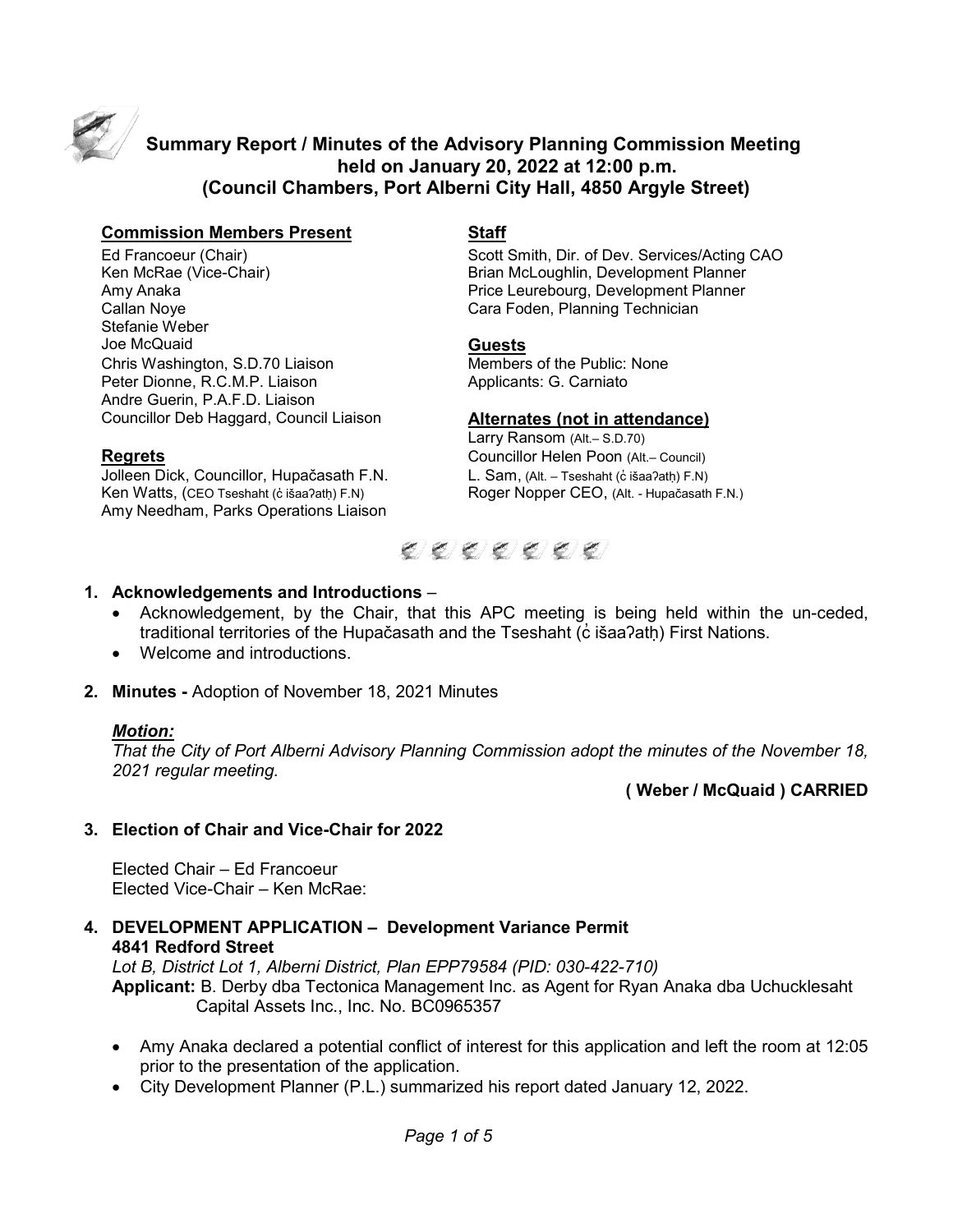- APC discussed the proposed amendments and report.
	- $\circ$  There was clarification of the purpose for the Variance (to facilitate subdivision) and how the new lots would be configured with respect to the Variances requested.

## *Motions:*

- *a) That the Advisory Planning Commission recommends to City Council that they approve the Development Variance Permit requested for property legally described as Lot B, District Lot 1, Alberni District, Plan EPP79584 (PID:030-422-710) and located at 4841 Redford Street as follows:*
	- *a) Vary section 5.31.2 Site Development Regulations to permit a reduction of the required front yard setback of future Lot 1 along Fourth Avenue from 7.5 metres to 3.2 metres, a variance of 4.3 metres.*
	- *b) Vary section 5.31.3 Conditions of Use to permit a reduction of the total of both side yards of future Lot 1 from 20 percent to 19.4 percent of the proposed lot width*

## **( McQuaid / McRae ) CARRIED**

- Amy Anaka returned to the room at 12:17 pm following the decision of APC to support the application.
- **5. DEVELOPMENT APPLICATION – Official Community Plan and Zoning bylaw 3618 5th Avenue** *- Lot 10, Block 46, District Lot 1, Alberni District, Plan 197B PID: 003-820-092* **3614 5th Avenue -** *Lot 11, Block 46, District Lot 1, Alberni District, Plan 197B PID: 003-820-131* **4825 Burde Street -** *Lot 12, Block 46, District Lot 1, Alberni District, Plan 197B PID: PID: 003-820-157* **4835 Burde Street -** *Lot 13, Block 46, District Lot 1, Alberni District, Plan 197B PID: 003-820-190* **Applicant:** G. Carniato as agent Roger McKinnon dba QUAD DEVELOPMENT LTD., INC.NO. BC0320089.
	- City Development Planner (B.M.) summarized his report dated January 13, 2022.
	- APC discussed the proposed amendments and report.
		- o There was substantial discussion regarding Comprehensive Development (CD) Zones, their application and purpose and how a CD zone would work positively for this application. The Director of Development Services and the Development Planner were able to speak to the use of CD zones in general terms and also speak about how the existing CD1 zone was implemented for a new subdivision on upper Burde St.
		- $\circ$  The APC also asked for more information regarding the inclusion of the condition, in the proposed CD zone, that would limit tenancy within the development to residential rental tenure only. There were expressions of support for the condition and use of the newly legislated power that Municipalities have to zone for residential rental tenure only. The proposed zone would be the first in Port Alberni to include a rental tenure requirement.
		- $\circ$  The APC also clarified the perpetual nature of the rental tenure requirement and the need for this type of accommodation in Port Alberni as identified in the recent Housing Needs Assessment completed in 2021.
		- o APC asked the applicant about comments received after the Neighbourhood Public Meeting hosted by the applicant. There were two interested persons who attended the meeting after the applicant sent out invitations to 36 owners and occupiers of surrounding properties. Both parties provided written comments in support of the application.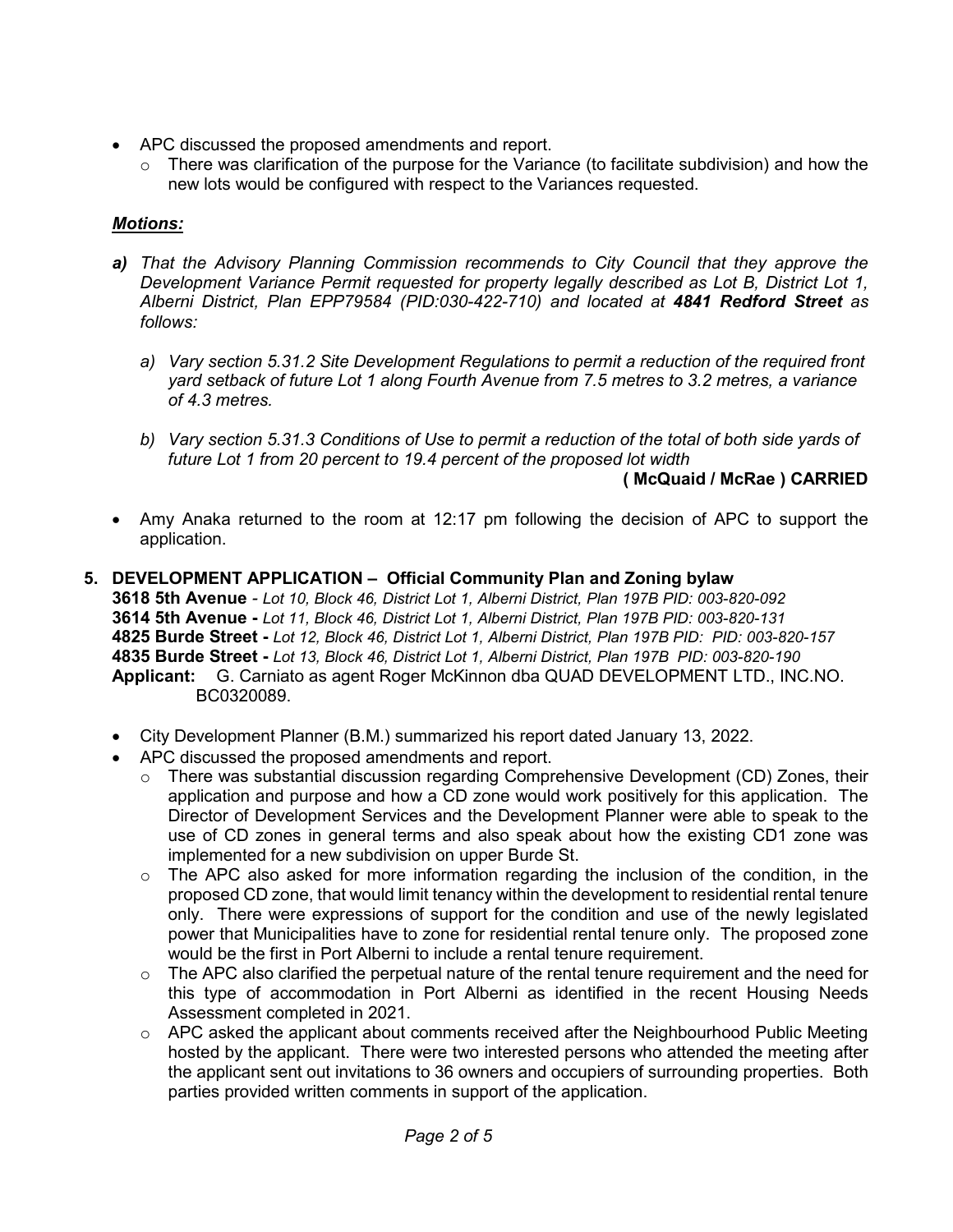- $\circ$  The OCP review process was discussed and staff clarified that this application (plus one more) was moved forward because of the timeframe and extensive work that went into the review prior to starting the OCP review. Any new applications that might trigger the creation of a new CD zone will be placed on hold until the OCP review is over. These applications may provide useful insights for the OCP review.
- o The height of the proposed buildings was noted and the Development Planner clarified that the height proposed did not exceed what would be allowed in the current zones. The proposed zone is very similar to the RM2 Medium Density Multi-Family Residential zone.
- o Safety was mentioned and APC inquired about permitting barbeque's on balconies. The City doesn't currently regulate a tenant use of their balcony.

## *Motions:*

- *1. That the Advisory Planning Commission recommends to City Council that with respect to:*
	- *Lot 12, Block 46, District Lot 1, Alberni District, Plan 197B PID: PID: 003-820-157 located at 4825 Burde Street; and*
	- *Lot 13, Block 46, District Lot 1, Alberni District, Plan 197B PID: 003-820-190 located at 4835 Burde Street:*

*the City proceed with the following bylaw amendments:*

- *a. Amend the Official Community Plan (Schedule A – Land Use Map) to change the designation of the properties from 'General Commercial' to 'Multi-Family Residential' use;*
- *b. Amend the Official Community Plan (Schedule B – Development Permit Areas Map) to remove the properties from Development Permit Area No. 2 General Commercial and to include the properties in 'Development Permit Area No. 1 Multiple Family Residential'*.
- *2. That the Advisory Planning Commission recommends that City Council proceed with the following amendments to the text of the Zoning Bylaw:*
	- *a. Define 'Residential Rental Tenure' by adding the following text to Section 4- Definitions:*

*"Residential Rental Tenure means, in relation to a dwelling unit in a multi-family residential building or multiple dwelling, a tenancy governed by a tenancy agreement that complies with the Residential Tenancy Act".*

*b. In Section 5.0 Establishment of Zones add the following text to the list of zones under Section 5.1* 

*"CD3 – Comprehensive Development – Multi-Family Residential Infill – CD3 – Comprehensive Development – Multi-Family Residential Infill –* 4835 & 4825 Burde St. and 3614 & 3618 5<sup>th</sup> Ave."

*c. Under Section 8.0 Comprehensive Development Zones add Section 8.2 text as follows:*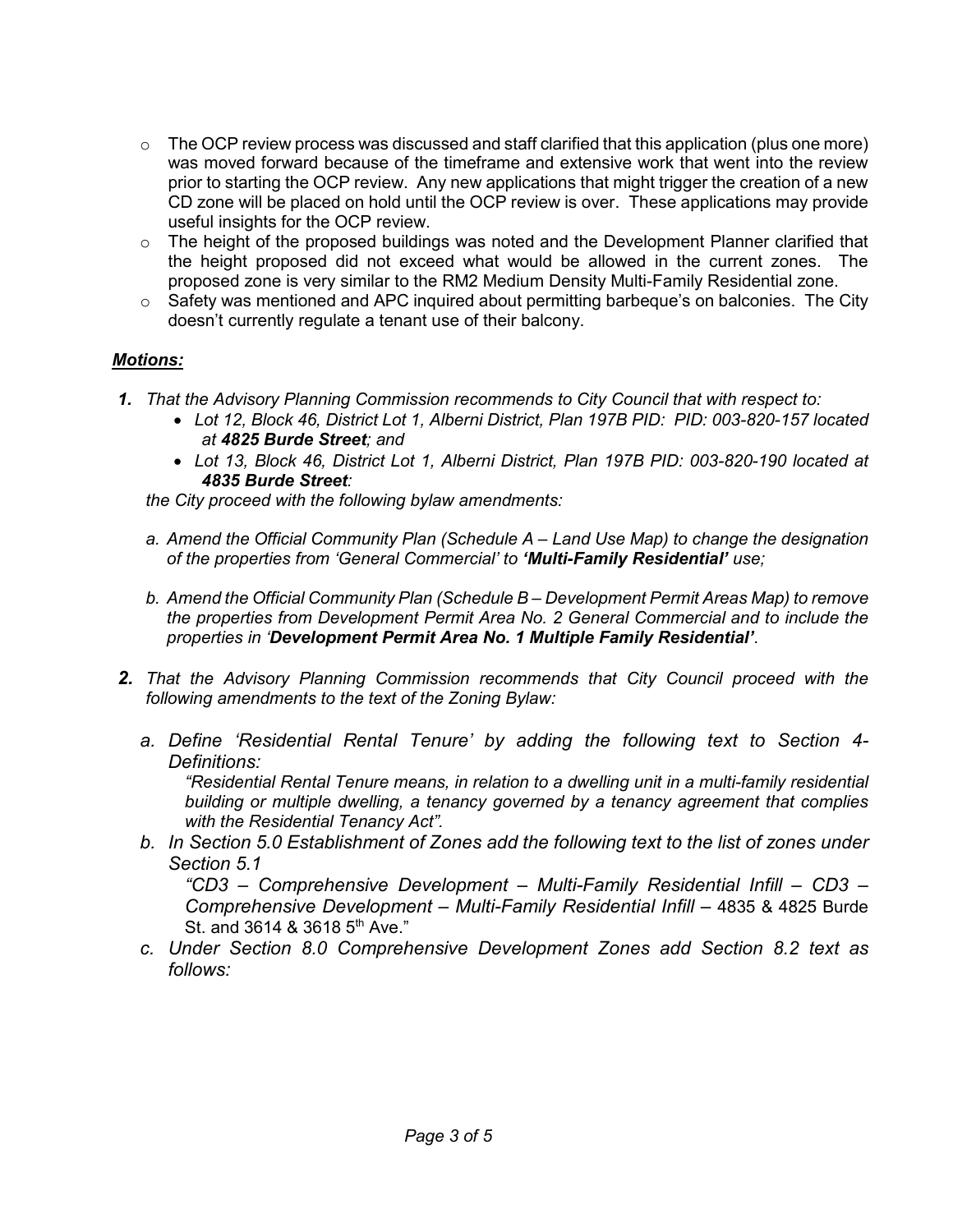"8.2

### **CD3 – COMPREHENSIVE DEVELOPMENT – MULTI FAMILY RESIDENTIAL INFILL – 4835 & 4825 BURDE ST. AND 3614 & 3618 5TH AVE.**

8.2 The purpose of this zone is to provide for in-fill development of multi-family residential rental units.

| 8.2.1 | Permitted uses            |                       |
|-------|---------------------------|-----------------------|
|       | <b>Principal Uses</b>     | <b>Accessory Uses</b> |
|       | Multiple family dwellings | Home occupation       |

| 8.2.2 | Site Development Regulations                 |                      |                        |  |
|-------|----------------------------------------------|----------------------|------------------------|--|
|       | Minimum Lot Area                             | 789.7 m <sup>2</sup> | $(8,500 \text{ ft}^2)$ |  |
|       | Minimum Frontage                             | 20.7 m               | $(68.0 \text{ ft})$    |  |
|       | Maximum Coverage                             | 50%                  |                        |  |
|       | Minimum Setbacks:                            |                      |                        |  |
|       | Front yard                                   | 3 <sub>m</sub>       | $(9.84 \text{ ft})$    |  |
|       | Rear yard                                    | 8 <sub>m</sub>       | (26.25 ft)             |  |
|       | Side yard (to street or neighbour)           | 5m                   | $(16.4 \text{ ft})$    |  |
|       | Side yard (to Lane)                          | 2 <sub>m</sub>       | (6.56 ft)              |  |
|       | Maximum Floor Area Ratio                     | 1.0                  |                        |  |
|       | Maximum Height, Principal Building           | 12.5 m               | $(41.0 \text{ ft})$    |  |
|       | Maximum Number of Principal Building Storeys | 3                    |                        |  |

#### 8.2.3 Conditions of Use

- (a) Occupancy of dwelling units is restricted to *Residential Rental Tenure*.
- (b) Notwithstanding any other provision of the Bylaw, on-site parking shall be provided at a rate of one (1) space per dwelling unit.
- (c) Notwithstanding any other provision of the Bylaw, up to eight (8) parking spaces may be Small Car parking spaces.
- (d) Groups of multiple family dwellings are permitted, as an exception to Section 6.1 of this bylaw
- (e) Notwithstanding any other provision of the Bylaw, useable open space may be provided in a required front yard
- (f) Home occupation as a permitted use is restricted to office space for a business which is lawfully carried on at another location
- (g) Notwithstanding Section 6.8.2, waste bins must be screened on three sides at a height not less than 1.5 m and not more than 1.85 m."
- *3. That the Advisory Planning Commission recommends to City Council that with respect to:*
	- *Lot 12, Block 46, District Lot 1, Alberni District, Plan 197B PID: PID: 003-820-157 located at 4825 Burde Street; and*
	- *Lot 13, Block 46, District Lot 1, Alberni District, Plan 197B PID: 003-820-190 located at 4835 Burde Street;*

*the City proceed with amending the Zoning Bylaw (Schedule A – Zoning Map) to change the designation of the properties from 'RM2 Medium Density Multiple Family Residential' to 'CD3 – Comprehensive Development – Multi-Family Residential Infill – CD3 – Comprehensive*